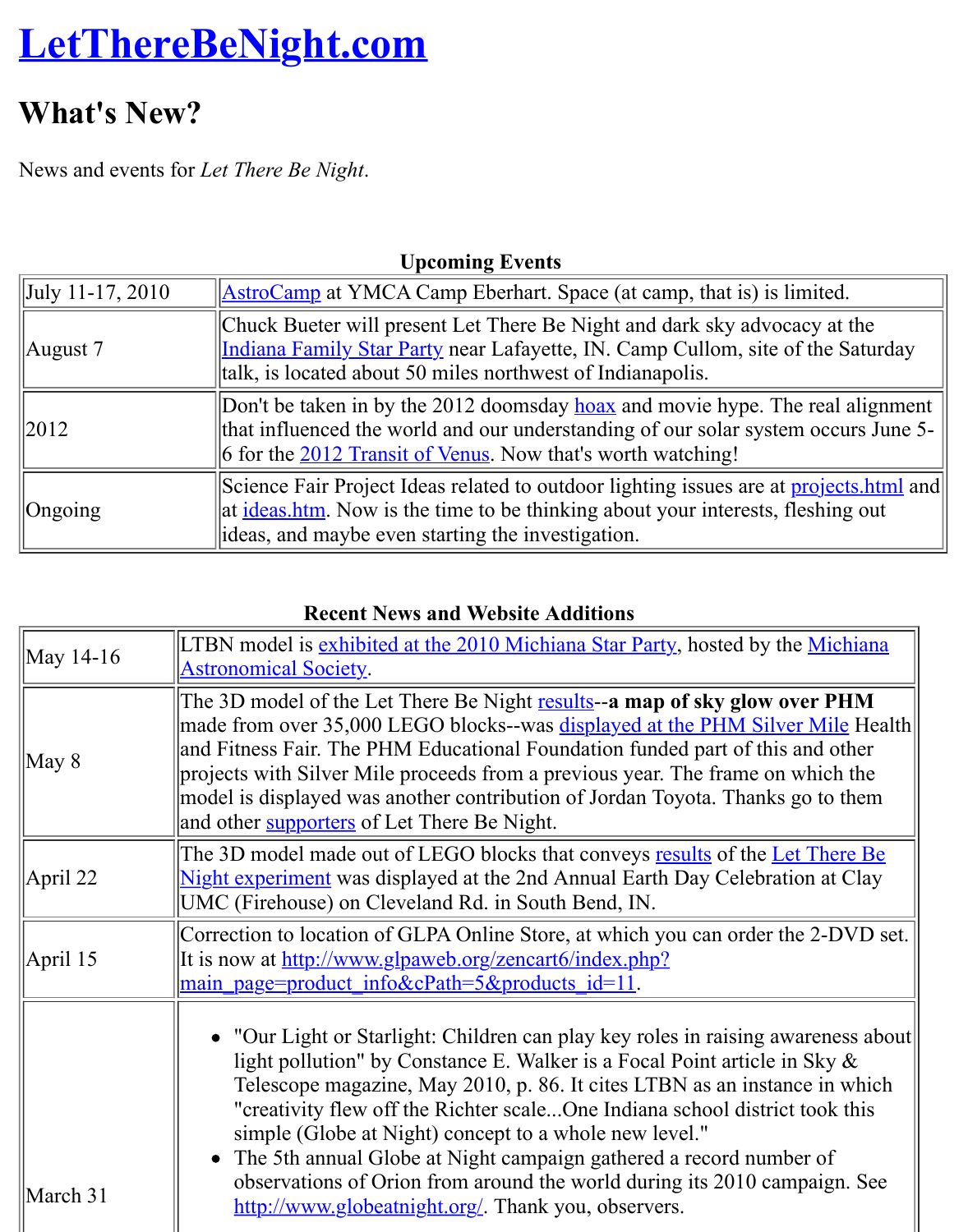| March 20                      | LTBN is highlighted in "A Year of Astronomy in Indiana," a presentation b<br>Bueter at the Indiana state meeting of the Great Lakes Planetarium Associa<br>(GLPA) at Pike High School, Indianapolis, IN.                                                                                                                                                                                                                                                                                                                                                                                                                                                                                                                                                                                                                                |
|-------------------------------|-----------------------------------------------------------------------------------------------------------------------------------------------------------------------------------------------------------------------------------------------------------------------------------------------------------------------------------------------------------------------------------------------------------------------------------------------------------------------------------------------------------------------------------------------------------------------------------------------------------------------------------------------------------------------------------------------------------------------------------------------------------------------------------------------------------------------------------------|
| March 11, 2010                | The LTBN model was <b>displayed</b> at the symposium Manmade Light at Night<br>and Promises at Lewis University, Romeoville, IL.                                                                                                                                                                                                                                                                                                                                                                                                                                                                                                                                                                                                                                                                                                        |
| February 1-15                 | The 3D model made out of LEGO blocks that conveys results of the Let Tl<br>Night experiment was displayed in the lobby of the County-City Building<br>Jefferson Blvd., South Bend, IN 46601.                                                                                                                                                                                                                                                                                                                                                                                                                                                                                                                                                                                                                                            |
| February 9                    | New sichtml page added, in which St. Joseph (IN) County Council hears r<br>LTBN and is encouraged to be proactive in requiring lighting that is favora<br>$\ln \frac{1}{2}$ right sky.                                                                                                                                                                                                                                                                                                                                                                                                                                                                                                                                                                                                                                                  |
| February 5                    | Light pollution takes its toll on sky -- and pocketbook; a Viewpoint by Chu<br>that cites the LTBN experiment's data, is printed in the Opinion section of<br>Bend Tribune; February 5, 2010.                                                                                                                                                                                                                                                                                                                                                                                                                                                                                                                                                                                                                                           |
| February 2                    | <u>YouTube video featuring "Year of Astronomy in Michiana"</u> added to IYA2<br>Home pages.                                                                                                                                                                                                                                                                                                                                                                                                                                                                                                                                                                                                                                                                                                                                             |
| February 1                    | Jeff of Jordan Toyota in Mishawaka fashioned an expanded, stronger frame<br>which the LTBN exhibit can rest for the public display at the County-City<br>South Bend, IN. See the work in progress and the exhibit installed downto                                                                                                                                                                                                                                                                                                                                                                                                                                                                                                                                                                                                      |
| January 31                    | Newly published: "A Collective Gaze at the Stars," by Chuck Bueter; Proc<br>the 45th Annual Great Lakes Planetarium Association (GLPA) Conference<br>City, MI, October 21-24, 2009. See <u>text</u> of the paper, courtesy of GLPA.                                                                                                                                                                                                                                                                                                                                                                                                                                                                                                                                                                                                     |
| October 2009-<br>January 2010 | The 3D model made out of LEGO blocks that conveys results of the Let T<br>Night experiment completed a 14-week tour at each PHM middle- and eler<br>school:<br>October 5-9<br><u>Prairie Vista; (exhibit photo)</u><br>October $12-16$<br>Discovery; (exhibit photo)<br>October 19-23<br>Horizon; (exhibit photo)<br>October 26-29<br><u>North Point; (exhibit photo)</u><br>November $2-6$<br>Mary Frank; (exhibit photo)<br>November 9-13<br>Bittersweet; (exhibit photo)<br>November 16-20<br><b>Walt Disney</b> ; (exhibit photo thumbnail)<br>Elsie Rogers; (exhibit photo)<br>November 23-4<br>December 7-11<br>Schmucker; (exhibit photo)<br>December 14-18<br>Moran; (exhibit photo)<br>Elm Rd.; (exhibit photo)<br>January 4-8<br>Grissom; (exhibit photo)<br>January 11-19<br>January 19-22<br>Meadow's Edge; (exhibit photo) |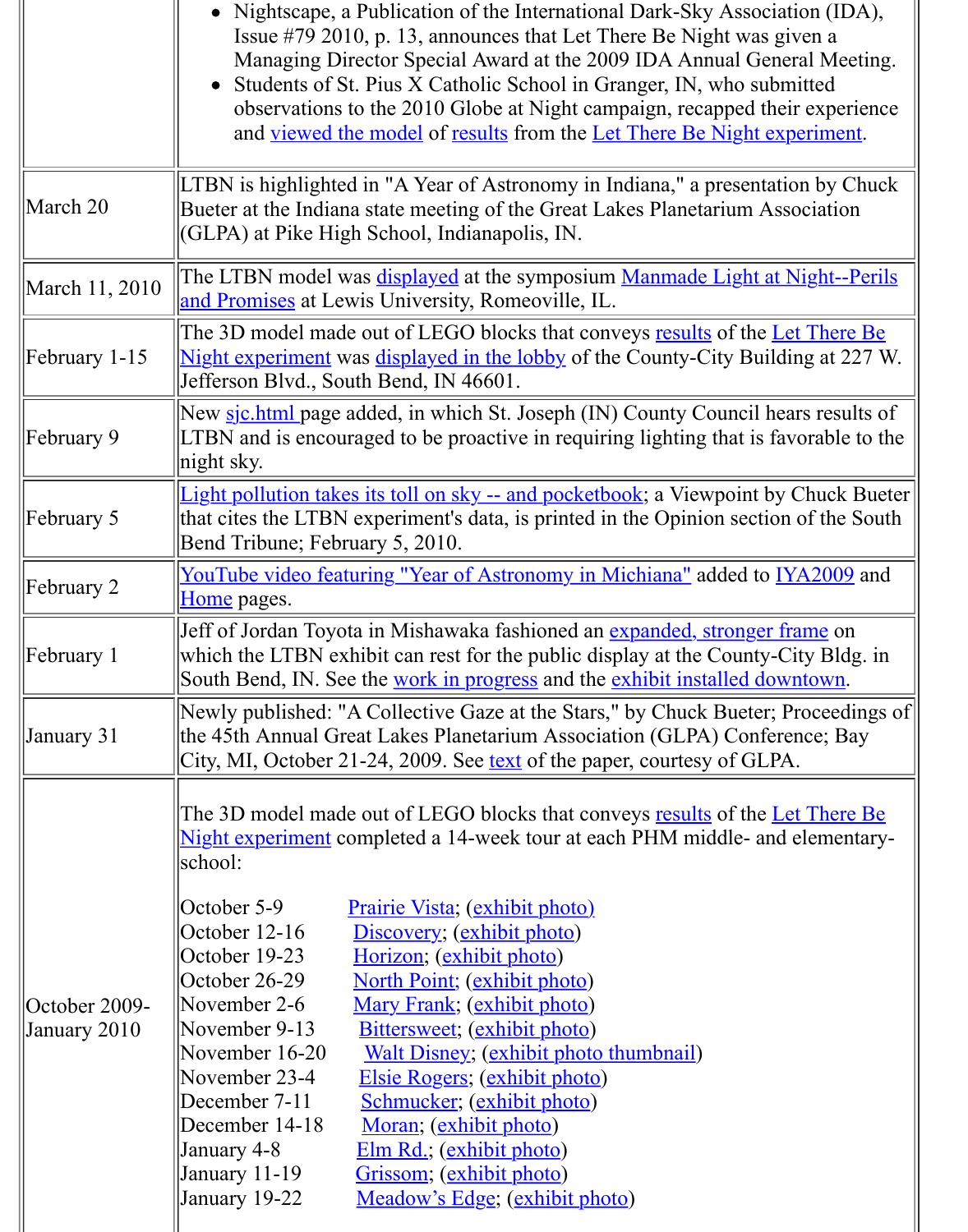| (2009 below) |                                                                                                                                                                                                                                                                                                               |
|--------------|---------------------------------------------------------------------------------------------------------------------------------------------------------------------------------------------------------------------------------------------------------------------------------------------------------------|
| December 9   | Added podcast regarding actual celestial alignment of 2012. See December<br>podcast at 365 days of astronomy org, or go directly to Chuck Bueter's remain-<br>http://365daysofastronomy.org/2009/12/05/december-5th-the-celestial-alig<br>2012/                                                               |
| November 10  | Galileo continues to make appearances in the Michiana area in celebration<br>400th Anniversary of his using a telescope for the first time:                                                                                                                                                                   |
|              | Elkhart Morning Rotary Club in Elkhart, IN<br>St. Patrick's Park in St. Joseph County (photo, courtesy of Brooke A<br>With unique balloon telescope (photo) made by a clown                                                                                                                                   |
| October 19   | Teachers participated in "Cure Nature Deficit Disorder" at the Teaching wi<br>conference at <i>Camp Eberhart</i> in Three Rivers, MI. One workshop featured<br>Plate Education activities that highlight citizen-science projects of the nigh<br>Details at http://analyzer.depaul.edu/paperplate/nature.htm. |
| October 14   | LTBN is <u>feature article</u> in <i>Driver's Seat</i> , the publication of Toyota Motor S                                                                                                                                                                                                                    |
| October 9    | Galileo has been making personal appearances in the Michiana area recent<br> including:<br>People of Praise anniversary celebration<br><b>Eggleston School Star Party</b><br>Prairie Vista 5th Grade Camp (photo)                                                                                             |
|              | Astro Fest 2009 at LaSalle Academy                                                                                                                                                                                                                                                                            |
| October 5    | The LTBN model is now rotating through PHM schools, beginning with <b>P</b><br><u>Vista Elementary School.</u>                                                                                                                                                                                                |
| August 28    | The <u>Michiana Astronomical Society</u> hosted a <u>Telescope Renaissance</u> from<br>to 8:00 p.m. at Toscana Park in Mishawaka, IN, to celebrate the 400th Ann<br>of Galileo's looking through a telescope for the first time. Telescope Renais<br>images are at http://www.michiana-astro.org/.            |
| August 28    | Space Shuttle Discovery (STS-128) launched on the last minute of August<br>route to the International Space Station. Look up. Countdown clock is at                                                                                                                                                           |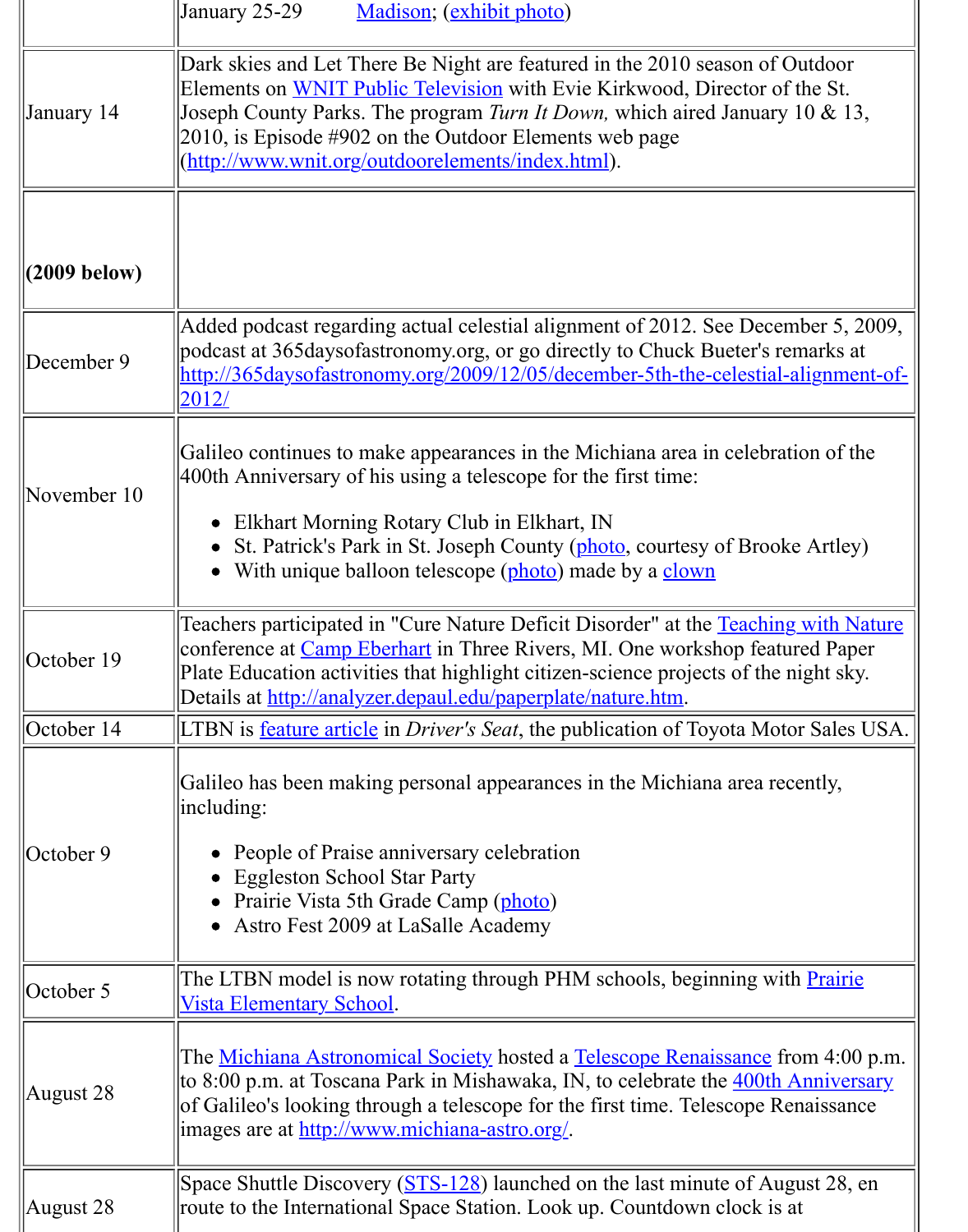|                  | IN, through August 2009, accompanied by a display poster (right).                                                                                                                                                                                                                                                                                                                                                                                                                                                               |
|------------------|---------------------------------------------------------------------------------------------------------------------------------------------------------------------------------------------------------------------------------------------------------------------------------------------------------------------------------------------------------------------------------------------------------------------------------------------------------------------------------------------------------------------------------|
| June $9$         | The LEGO <sub>®</sub> model of results is currently exhibited at the Harris Branch Li                                                                                                                                                                                                                                                                                                                                                                                                                                           |
|                  | through early-August 2009, accompanied by a <u>display poster</u> (right).                                                                                                                                                                                                                                                                                                                                                                                                                                                      |
| $\text{May } 22$ | Added <b>LTBN</b> Highlights through May 2009                                                                                                                                                                                                                                                                                                                                                                                                                                                                                   |
| May 18           | The <b>South Bend Tribune reports</b> on the unveiling of the LEGO model and<br>student effort that went into the science experiment.<br>Sitemap page updated, including links to:<br><b>Results</b><br>$\bullet$<br><b>Student Leadership Teams</b><br>Events at individual PHM schools<br><b>Brightness illustration.</b>                                                                                                                                                                                                     |
| May $17$         | Added much content to the <b>Results</b> page including:<br><b>Google Earth video flyover</b><br><b>PHM</b> map with data points plotted<br>histogram of LTBN experiment results.<br>$\bullet$<br>Added to recommended books: How Many Stars in the Sky?; by Lenny Ho<br>paintings by James Ransome.                                                                                                                                                                                                                            |
| May 12           | The <u>results</u> of LTBN were released at the PHM School Board meeting last<br>Student Leadership Team members unveiled an 8x4 foot model made of of<br>35,000 LEGO blocks that depict the observations of over 3,400 students w<br>actively contributed to the experiment. WNDU TV news reported on this b<br>to LTBN.<br>Teachers in grades 3-8 have a four-page Analysis handout for each student<br>summarizes the results and asks closing questions. See the <b>Results</b> page for<br>the four-page Analysis handout. |
| April 23         | Second Life announces LTBN is a Top Ten Finalist for its inaugural Linder                                                                                                                                                                                                                                                                                                                                                                                                                                                       |
|                  | The <u>St. Joseph County Council</u> passed Bill No. 30-09, issuing congratulation                                                                                                                                                                                                                                                                                                                                                                                                                                              |
| April 14         | LTBN community-wide science experiment. SLT members received the av<br>behalf of all students who contributed observations. WNDU TV news repo<br>the County's action.                                                                                                                                                                                                                                                                                                                                                           |
|                  |                                                                                                                                                                                                                                                                                                                                                                                                                                                                                                                                 |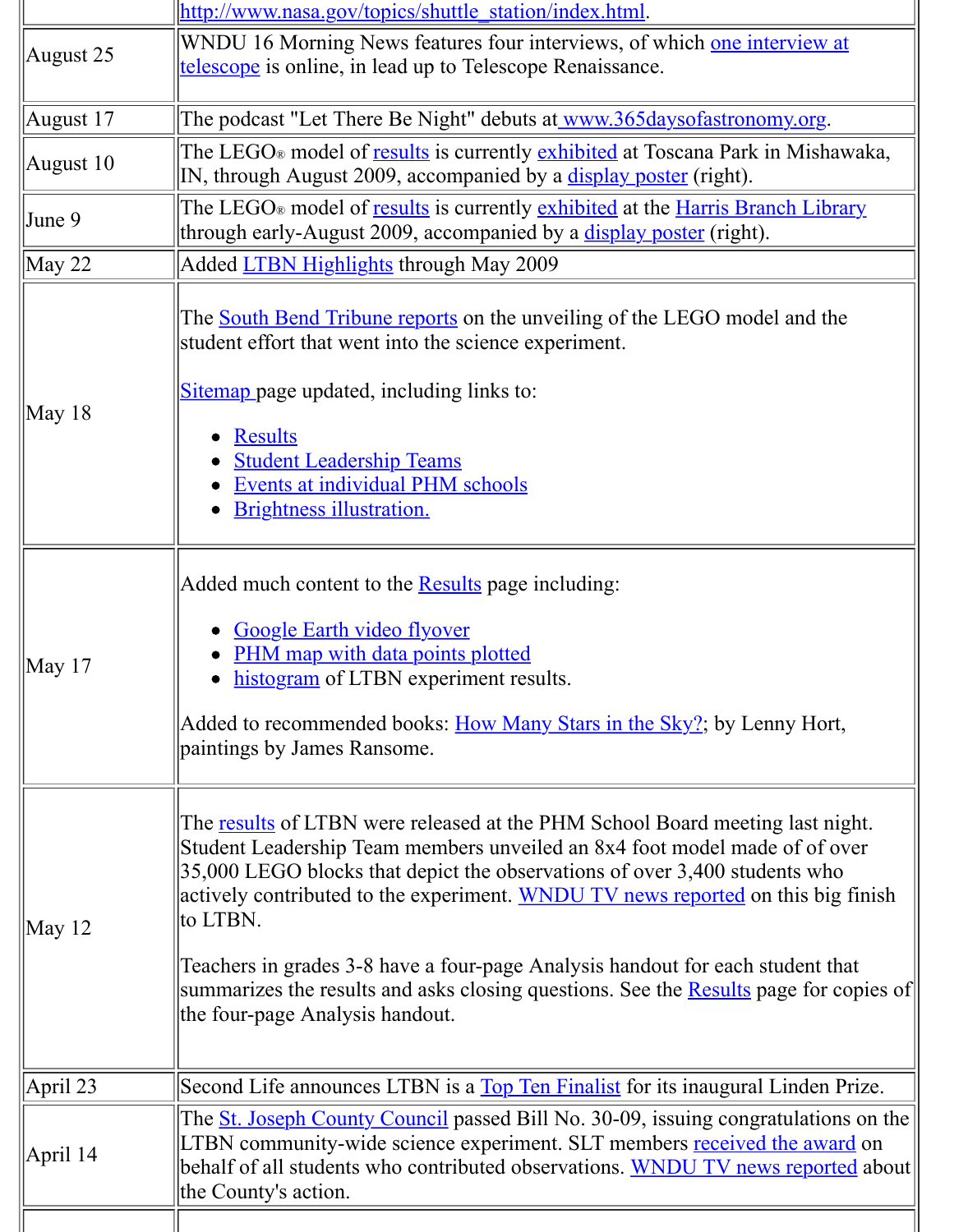| March 25 | • WNDU news update about LTBN is filmed at Elm Rd. on March 21<br>overhead pass of the International Space Station with the space shutt<br>to it.<br>• Mary Frank Elementary School third-grade class writes a letter in the<br>page of the South Bend Tribune asking people to shield outdoor ligh<br>• Meteorologist Andrew Sweeney announces the debut of LTBN on W<br>news on March 14, 2009.<br>• Meteorologist Andrew Sweeney announces the debut of LTBN in the<br>Bend Tribune on March 14, 2009.<br>Added student artwork at Meadow's Edge Elemenary School that features |
|----------|------------------------------------------------------------------------------------------------------------------------------------------------------------------------------------------------------------------------------------------------------------------------------------------------------------------------------------------------------------------------------------------------------------------------------------------------------------------------------------------------------------------------------------------------------------------------------------|
| March 24 | <b>Five SLT members met with the St. Joseph County Council to describe the</b><br>aspects of light pollution; to suggest why they should care and what's at ris<br>explain the LTBN community-wide experiment, both by thousands of stude<br>their backyards and by SLTs at school grounds; and to suggest what St. Jos<br>County can do to mitigate its light pollution. The <b>St. Joseph County Counc</b><br>generously received our group and afterward asked questions about local li<br>issues.<br>Added images of student team meeting outside at <b>northpoint.html</b> .  |
| March 23 | Added images of student teams meeting outside their respective schools at<br>$ p.m.$ :<br>horizon.html<br>discovery.html<br>Added link to WNDU news update that complements the <u>original feature</u> s<br>Cindi Clawson.                                                                                                                                                                                                                                                                                                                                                        |
| March 22 | Added images of student teams meeting outside their respective schools at<br>$ p.m.$ :<br>/moran.html<br><u>/elm.html</u><br>elsierogers.html                                                                                                                                                                                                                                                                                                                                                                                                                                      |
|          | Added new pages and updated images from 3 middle schools:                                                                                                                                                                                                                                                                                                                                                                                                                                                                                                                          |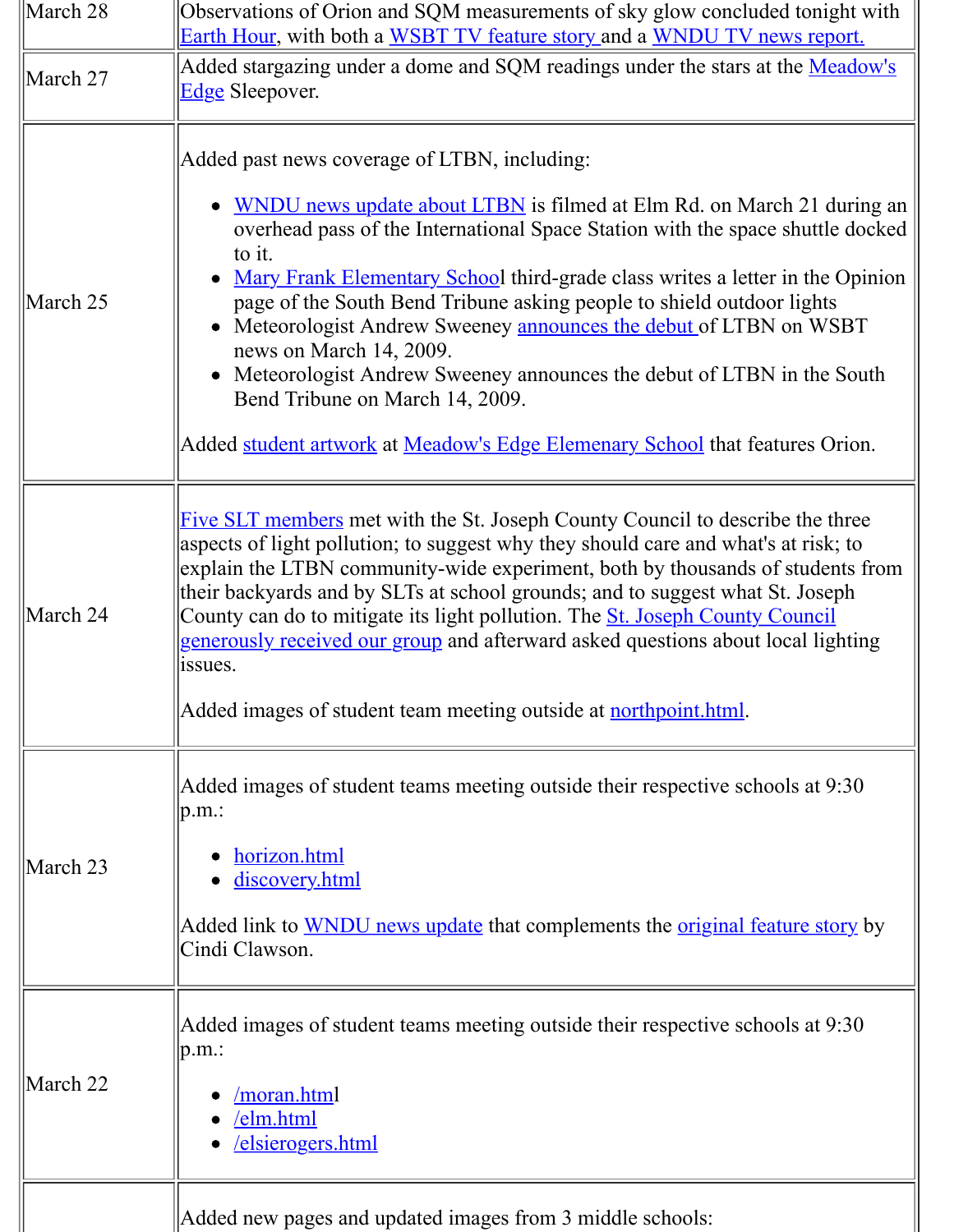|          | <u>/maryfrank.html</u><br>/schmucker.html<br>/grissom.html<br><u>/waltdisney.html</u><br>horizon.html<br>Updated <b>ISS</b> overhead passes through March 26 for Michiana observers.                                                                                                                                                                                                                                                                                                  |
|----------|---------------------------------------------------------------------------------------------------------------------------------------------------------------------------------------------------------------------------------------------------------------------------------------------------------------------------------------------------------------------------------------------------------------------------------------------------------------------------------------|
|          | March 17: WNDU Gives a Green Light on St. Patrick's Day<br>Its clear again in northern Ireland--err, rather, Indiana--in the middle of Ma<br>advantage of the opportunity to match your backyard view of Orion to the<br>of varying magnitudes. Tonight the space shuttle Discovery (STS-119), do<br>the International Space Station (ISS), rose in the west at 9:14 pm., and mov<br>the northern sky.                                                                                |
| March 17 | March 16: Space Shuttle Discovery (STS-119) Chases the International Spe<br><i>Station (ISS)</i><br>What a sight it was--the ISS gliding across the sky, following shortly by the<br>shuttle Discovery (STS-119) in pursuit. But you had to look to see the spec<br>And it was yet another clear night, so hopefully you got in your observation<br>and matched it to a magnitude chart number. This great weather can't last n<br>longer, can it? Check WNDU weather for the latest. |
|          | March 14&15: Bring On The Night, We're Underway!<br>Let There Be Night has launched, and the first two nights were very good<br>skies. Venus is dazzling in the west after sunset, and Orion stands tall in the<br>southwest just as Mr. Klinger showed it in the planetarium. On Sunday nig<br>brilliant Iridium flare lit up the northern sky at 9:31 p.m.<br>Share comments about your experience on Cindi Clawson's WNDU blog a                                                   |
|          | http://www.wndu.com/blogs/cindi/41227747.html.                                                                                                                                                                                                                                                                                                                                                                                                                                        |
| March 15 | Let There Be Night has launched, and the first two nights were very good with clear skies. See imag<br>Mary Frank Elementary School. Venus is dazzling in the west after sunset, and Orion stands tall in t<br>just as Mr. Klinger showed it in the planetarium. On Sunday night, a brilliant Iridium flare lit up the<br>at 9:31 p.m.                                                                                                                                                |
|          | Added links to the <i>interactive Orion "slider"</i> at Globe at Night, which show<br>stars that appear for each magnitude level, from magnitude 1 to magnitude                                                                                                                                                                                                                                                                                                                       |
|          | Meteorologist Cindi Clawson of WNDU has started a <b>blog</b> that complemen<br>feature story about LTBN on Friday, March 13, 2009.                                                                                                                                                                                                                                                                                                                                                   |
|          |                                                                                                                                                                                                                                                                                                                                                                                                                                                                                       |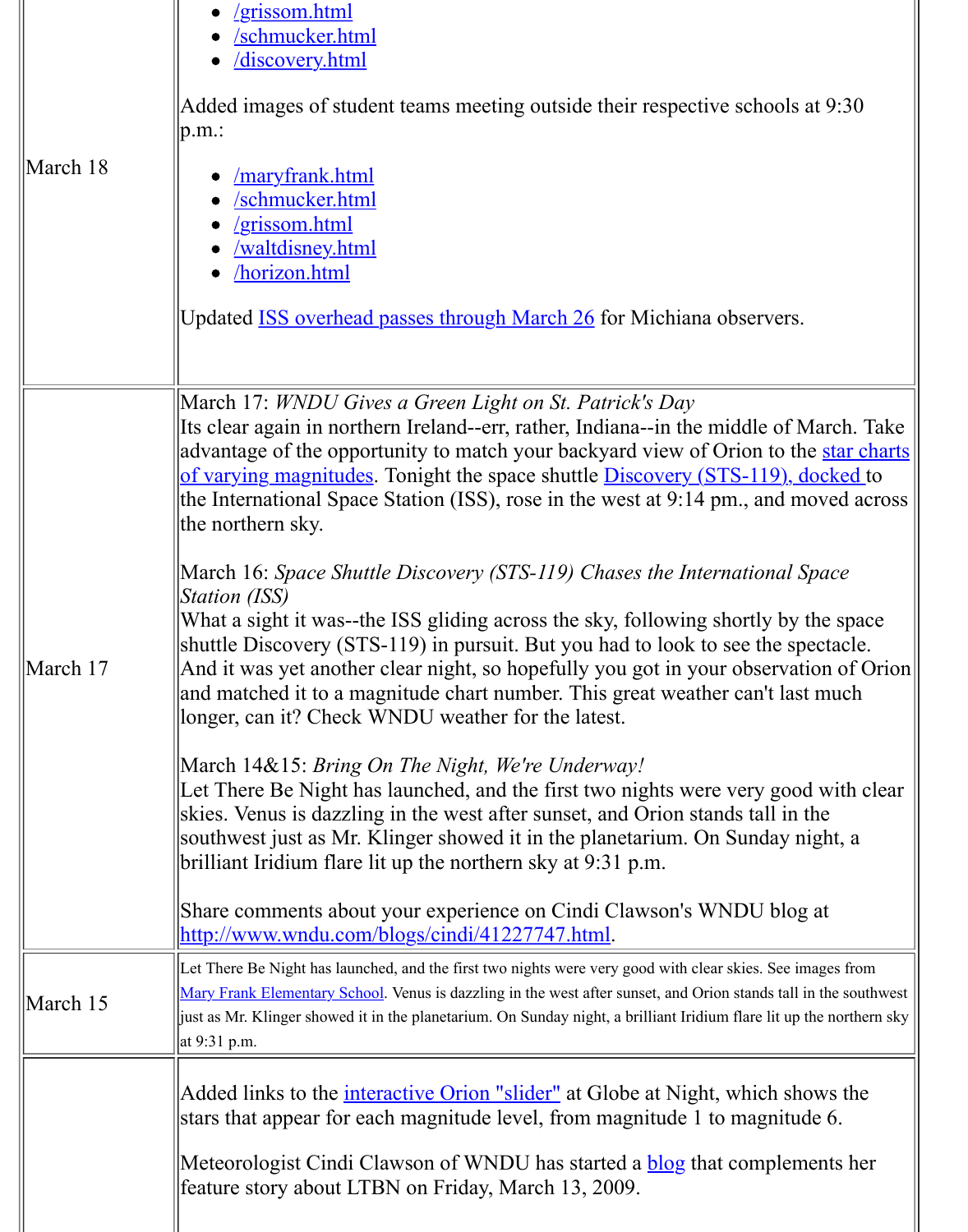|          | Toyota.                                                                                                                                                                                                                                                                                                                                                                                                                                                                                                                                                                                                                                                                                                                        |
|----------|--------------------------------------------------------------------------------------------------------------------------------------------------------------------------------------------------------------------------------------------------------------------------------------------------------------------------------------------------------------------------------------------------------------------------------------------------------------------------------------------------------------------------------------------------------------------------------------------------------------------------------------------------------------------------------------------------------------------------------|
|          | Added image of <b>Prairie Vista</b> SLT meeting in advance to determine school                                                                                                                                                                                                                                                                                                                                                                                                                                                                                                                                                                                                                                                 |
| March 11 | Uploaded image of <b>Proclamation</b> from City of Mishawaka Mayor Jeffrey F<br>declared March 28, 2009, to be Let There Be Night, Earth Hour Day in Mi                                                                                                                                                                                                                                                                                                                                                                                                                                                                                                                                                                        |
| March 10 | 8th grade students at <b>Discovery Middle School</b> each make a poster, a slide<br>presentation, or a model to support their verbal presentation related to light<br>pollution. A collection of photos on Flickr shows the handiwork of several<br>A Horizon 5th-grader shares her vision with her poem Skylight.                                                                                                                                                                                                                                                                                                                                                                                                             |
| March 6  | <u>Kepler spacecraft</u> launches 3-plus year mission to search for planets in the<br>zones of stars using the transit method. "Kepler's telescope is so powerful t<br>its view up in space, it could detect one person in a small town turning off<br>light at night." Source: Five Things About Kepler<br>LTBN highlighted in podcast by Dr. Connie Walker, astronomy educator of<br>National Optical Astronomy Observatory, at 365 Days of Astronomy for M<br>See Globe at Night: Shed Light on Light Pollution.                                                                                                                                                                                                            |
|          | <u>phm.html</u><br>New interactive map of PHM school district links to each elementary school<br>web page, which shows variety of material created and used at the respecti<br>schools. Samples have been recently added to:<br><b>Elm Road</b><br>http://www.lettherebenight.com/elm.html<br><b>Prairie Vista</b><br>http://www.lettherebenight.com/prairievista.html<br>Madison<br>http://www.lettherebenight.com/madison.html<br><b>Northpoint</b><br>http://www.lettherebenight.com/northpoint.html<br>Horizon<br>http://www.lettherebenight.com/horizon.html<br><b>Meadow's Edge</b><br>$\bullet$<br>http://www.lettherebenight.com/meadows.html<br><b>Bittersweet</b><br>http://www.lettherebenight.com/bittersweet.html |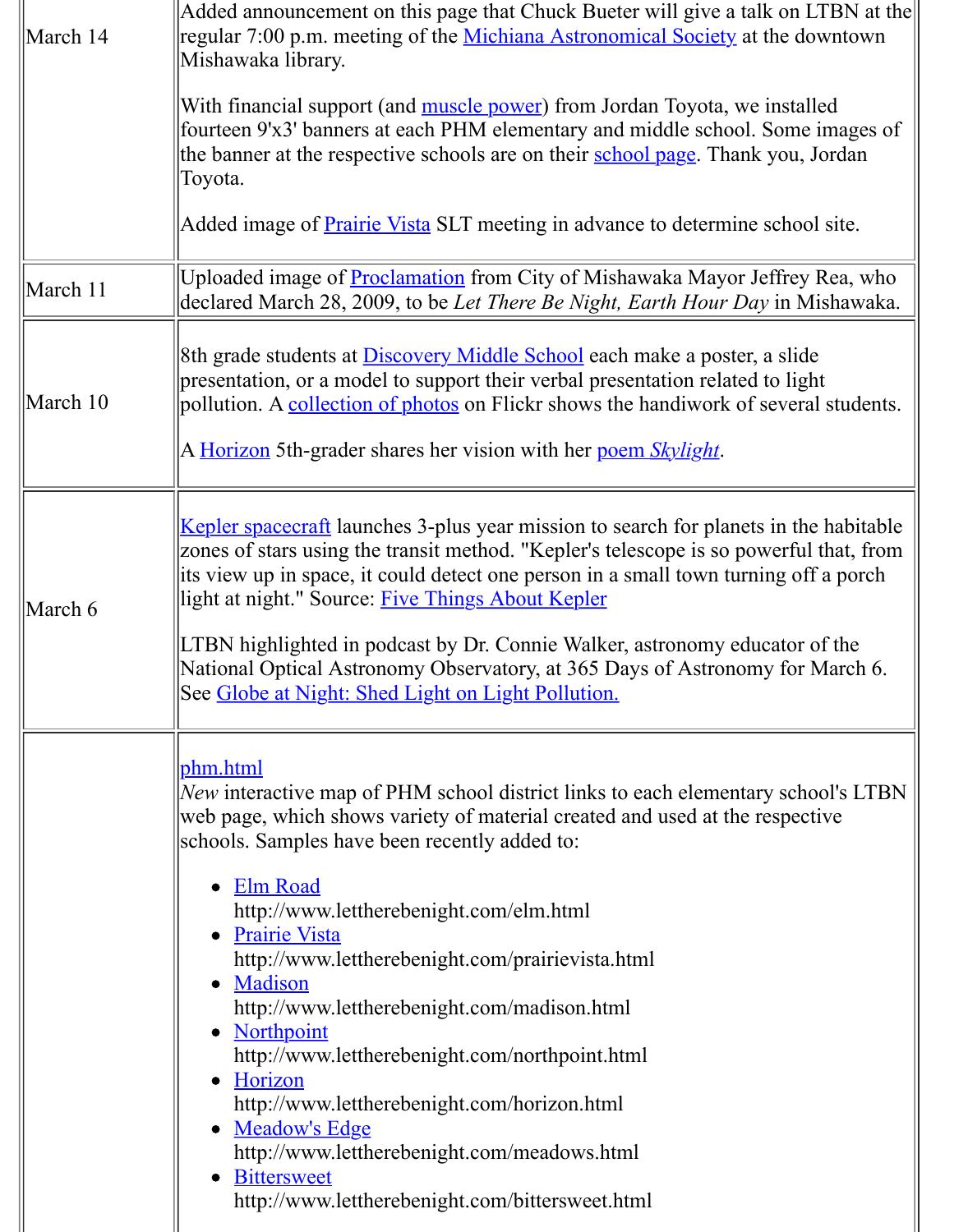|             | Pollution!"                                                                                                                                                                                                                                                                                                                                                                                                                                                                                                                                                                                                                                                                                                                                                                                                                                                                       |
|-------------|-----------------------------------------------------------------------------------------------------------------------------------------------------------------------------------------------------------------------------------------------------------------------------------------------------------------------------------------------------------------------------------------------------------------------------------------------------------------------------------------------------------------------------------------------------------------------------------------------------------------------------------------------------------------------------------------------------------------------------------------------------------------------------------------------------------------------------------------------------------------------------------|
|             | student-shielding.html<br>For science fair project, 4th-grader suggests light pollution is lessened whe<br>lights are shielded.                                                                                                                                                                                                                                                                                                                                                                                                                                                                                                                                                                                                                                                                                                                                                   |
|             | student00384 2.JPG<br>For science fair project, a student uses an SQM to compare the sky glow of<br>community against the sky glow of a second location. More at <b>prairievista</b> .                                                                                                                                                                                                                                                                                                                                                                                                                                                                                                                                                                                                                                                                                            |
|             | earthhour.html<br>Soccer Zone supports Earth Hour and <u>puts poster in window</u> at the invitation<br>student.                                                                                                                                                                                                                                                                                                                                                                                                                                                                                                                                                                                                                                                                                                                                                                  |
| February 24 | Added three public showings--March 8, 15, and 22--at the Let There Be Ni<br>show at 1:00 p.m. at the <b>PHM Planetarium</b> .                                                                                                                                                                                                                                                                                                                                                                                                                                                                                                                                                                                                                                                                                                                                                     |
| February 13 | "Young Astronomers Study the Night Sky -- and Collaborate with Peers Of<br><b>Edutopia magazine article</b> notes LTBN role in the Globe at Night star hunt                                                                                                                                                                                                                                                                                                                                                                                                                                                                                                                                                                                                                                                                                                                       |
| February 11 | student-fireflies.html<br>Student's Learningsphere project inquires about the apparent decline<br>fireflies<br><u>elm.html</u><br>Elm Road Elementary School students do the Turtle Hatch Activity t<br>their changing outdoor lights affects the survival rate of sea turtle ha<br>meadows.html<br>$\bullet$<br>Meadows Edge Elementary School students do Turtle Hatch Activity<br>There Once Was a Sky Full of Stars during "In Your Dreams" Night.<br>also created a Constellations Book preceding their visit to the <b>PHM</b><br>Planetarium.<br>madison.html<br>Madison Elementary School posts window covering of Orion in preparation.<br>for identifying the constellation.<br>bittersweet.html<br>$\bullet$<br>Bittersweet Elementary School students make new drawings of Orio<br>teacher Jenny McCarthy and BES parents make overhead projector p<br>for 11 schools |
| February 10 | Mishawaka Mayor Jeff Rea meets with local students to discuss LTBN, ou<br>lighting issues, and <b>Earth Hour</b> . See related <b>WNDU TV</b> news story.                                                                                                                                                                                                                                                                                                                                                                                                                                                                                                                                                                                                                                                                                                                         |
|             | Added:                                                                                                                                                                                                                                                                                                                                                                                                                                                                                                                                                                                                                                                                                                                                                                                                                                                                            |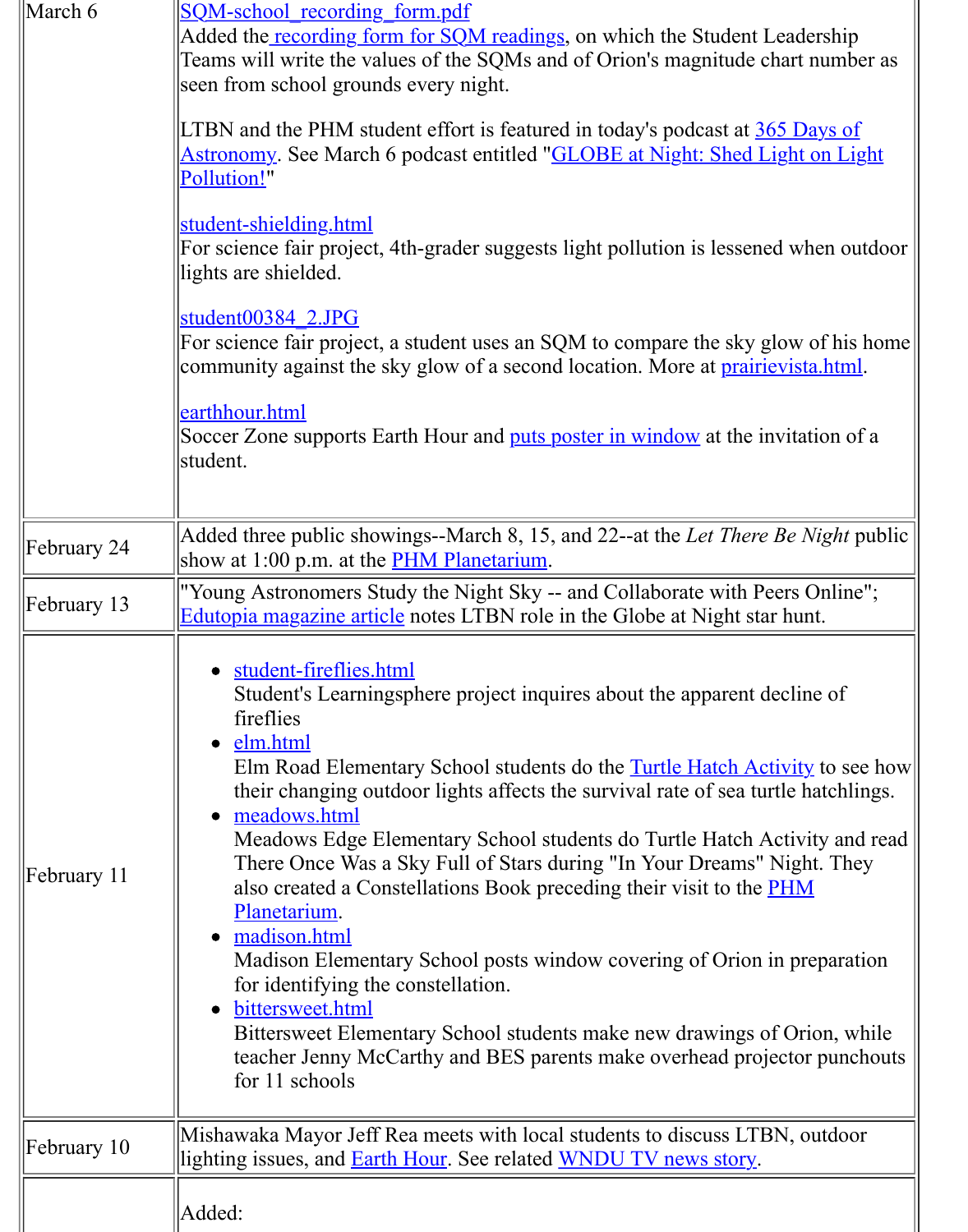|            | Added and highlighted three new files for PHM Teachers at teachers.html:                                                                                                                                                                                                                                                                                                                                                               |
|------------|----------------------------------------------------------------------------------------------------------------------------------------------------------------------------------------------------------------------------------------------------------------------------------------------------------------------------------------------------------------------------------------------------------------------------------------|
| February 2 | <b>Instructions for Teachers</b><br>• Six Magnitude Charts against which students will compare their bac<br>view of Orion.<br><b>Student Recording Form</b> on which students will record each night the<br>of the Magnitude Chart that matches their night sky.<br>Added link to galileo.html:<br><b>The Many Inventors of the Telescope</b> , by Colin Johnston; Astronotes, Octo<br>pp. 2-4.                                        |
| January 22 | The <u>"Gosh Dim It All!" podcast</u> , which was broadcast by the New Media V<br>Group of the International Year of Astronomy 2009, is now linked directly<br>http://www.lettherebenight.com/podcast1.mp3. You can also find the podca<br>transcript, and other daily astronomy podcasts at 365 Days of Astronomy.<br>down to (or find in the Archives) the podcast for Sunday, January 18, 2009                                      |
| January 19 | 7:00 p.m., Michiana Astronomical Society meets at the Mishawaka Branch<br>with guest speaker Dayle Brown presenting the books she authors and illus                                                                                                                                                                                                                                                                                    |
| January 18 | Gosh Dim It, a 10-minute podcast about the Let There Be Night program, a<br><b>365 Days of Astronomy podcast.</b>                                                                                                                                                                                                                                                                                                                      |
| January 13 | New maglite.html page added:<br>A collection of effective demonstrations use Maglite flashlights to illustrate<br>light trespass, and sky glow.<br>Let There Be Night's interactive building in Second Life has debuted on the<br>Astronomy 2009 island.                                                                                                                                                                               |
| January 11 | • New <u>dvd-open.html</u> page gives <b>illustrated</b> instructions on how to acc<br>folders of resources on Disc 2 of the LTBN DVDs.<br>• New images for the <b>Turtle Hatch activity</b> show the plot kept by stude<br>two trial runs during a meeting of the Student Leadership Team.<br>• New sections added to this What's New web page (below) showing<br>There Be Night is featured in media, publications, new media, and p |
| January 10 | 9:00-10:30 a.m., Student Leadership Teams met at the PHM Planetarium, v<br>thanks to parents who took on the challenge of snowfall.                                                                                                                                                                                                                                                                                                    |
| January 4  | Let There Be Night is featured at the 213th American Astronomical Societ<br>during the Dark Skies Awareness workshop in Long Beach, CA.                                                                                                                                                                                                                                                                                                |
|            |                                                                                                                                                                                                                                                                                                                                                                                                                                        |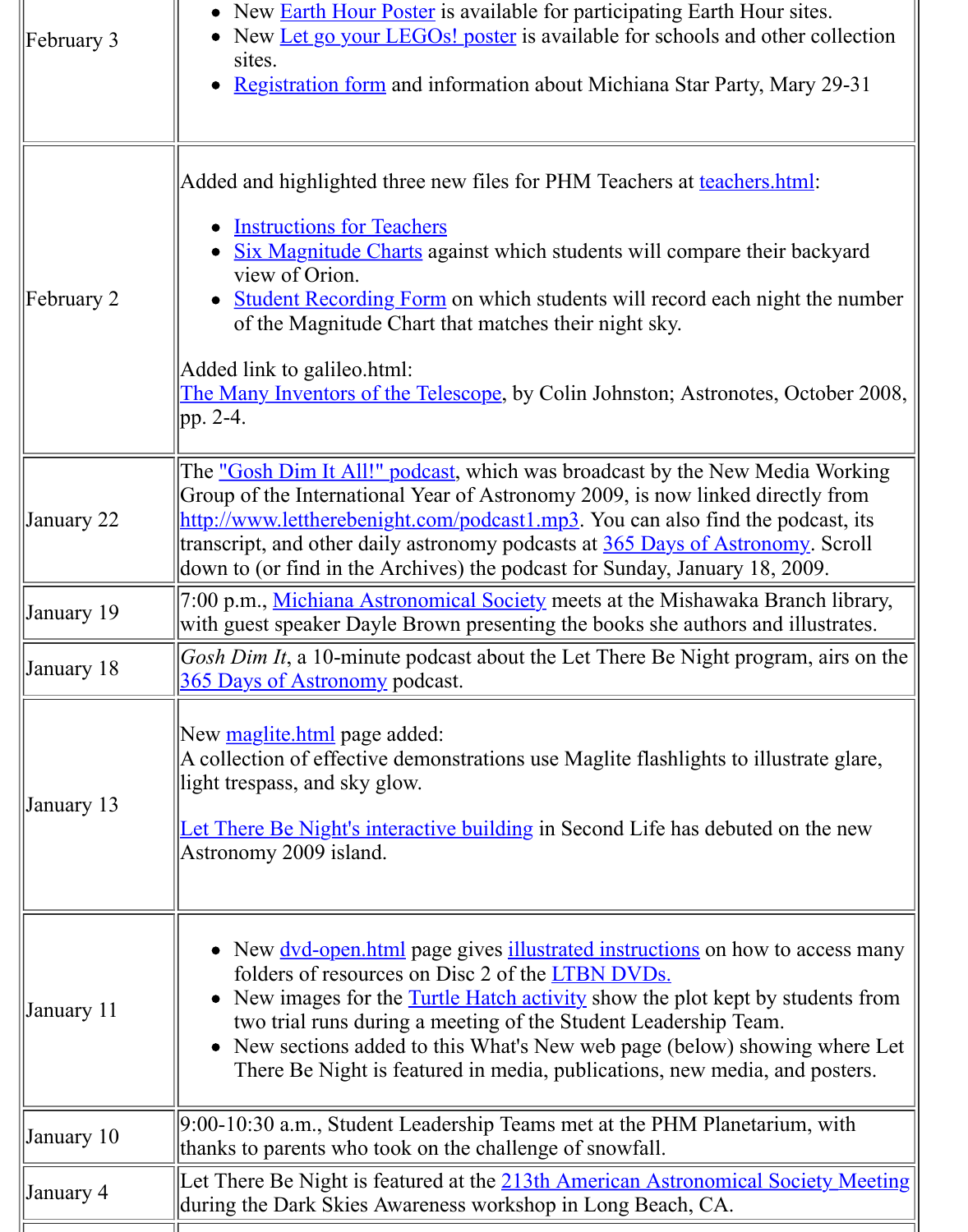| December 16 | For something completely different, name the next Mars Rover in this NA.<br>contest: http://marsrovername.jpl.nasa.gov/.                                                                                                                                                                                    |
|-------------|-------------------------------------------------------------------------------------------------------------------------------------------------------------------------------------------------------------------------------------------------------------------------------------------------------------|
| December 13 | $9:00-10:30$ a.m., Student Leadership Teams met at the PHM Planetarium.                                                                                                                                                                                                                                     |
| December 11 | Added to teachers.html:<br>Tools for Teachers: The International Dark-Sky Association (IDA) offers a<br>collection of tools to assist teachers, with activities, lesson plans, learning<br>brochures, and project ideas.                                                                                    |
| December 10 | Added to galileo.html:<br>NASA activity at <u>Venus Phases: Why Does Venus Look Like The Moon?</u> .                                                                                                                                                                                                        |
| December 9  | Scientific method, as it relates to Let There Be Night, uploaded to teachers.<br>families.html web pages.                                                                                                                                                                                                   |
| December 8  | DVD sets and SQMs are delivered to each PHM middle and elementary sc                                                                                                                                                                                                                                        |
| December 1  | <u>Jordan Toyota</u> of Mishawaka, IN, to duplicate Let There Be Night DVD set<br>multiple users in the community.                                                                                                                                                                                          |
| November 25 | News stories in South Bend Tribune introduce Let There Be Night.                                                                                                                                                                                                                                            |
|             | Drafts of new web pages:                                                                                                                                                                                                                                                                                    |
| November 17 | /turtles.html<br>$\bullet$<br>The Night You Hatched, a group activity in which kids simulate turt<br>hatching on a beach at night in the presence of light pollution<br>/blocks.html<br>A 3D model to quantify the amount of sky that's already lost using L<br>blocks<br>/dvd.html<br>List of DVD contents |
| November 9  |                                                                                                                                                                                                                                                                                                             |
| October 23  | Let There Be Night DVD World Premiere at the PHM Planetarium. See ney<br>Illustration <u>(town3jB8VP.jpeg</u> ) of a small town can be enlarged to poster si<br>doing demonstration with Maglite® flashlight                                                                                                |

### **DVD World Premiere**

At the *Let There Be Night DVD world premiere on November 9, 2008, guests viewed excerpt* videos and watched the feature pr[esentation with Galileo and](http://www.nightwise.org/kidart.htm) Hypatia in its entirety. Bob Hay Manager of Jordan Toyota, presented a \$10,000.00 check to PHM Superintendent Dr. Jerry T support production of the DVD.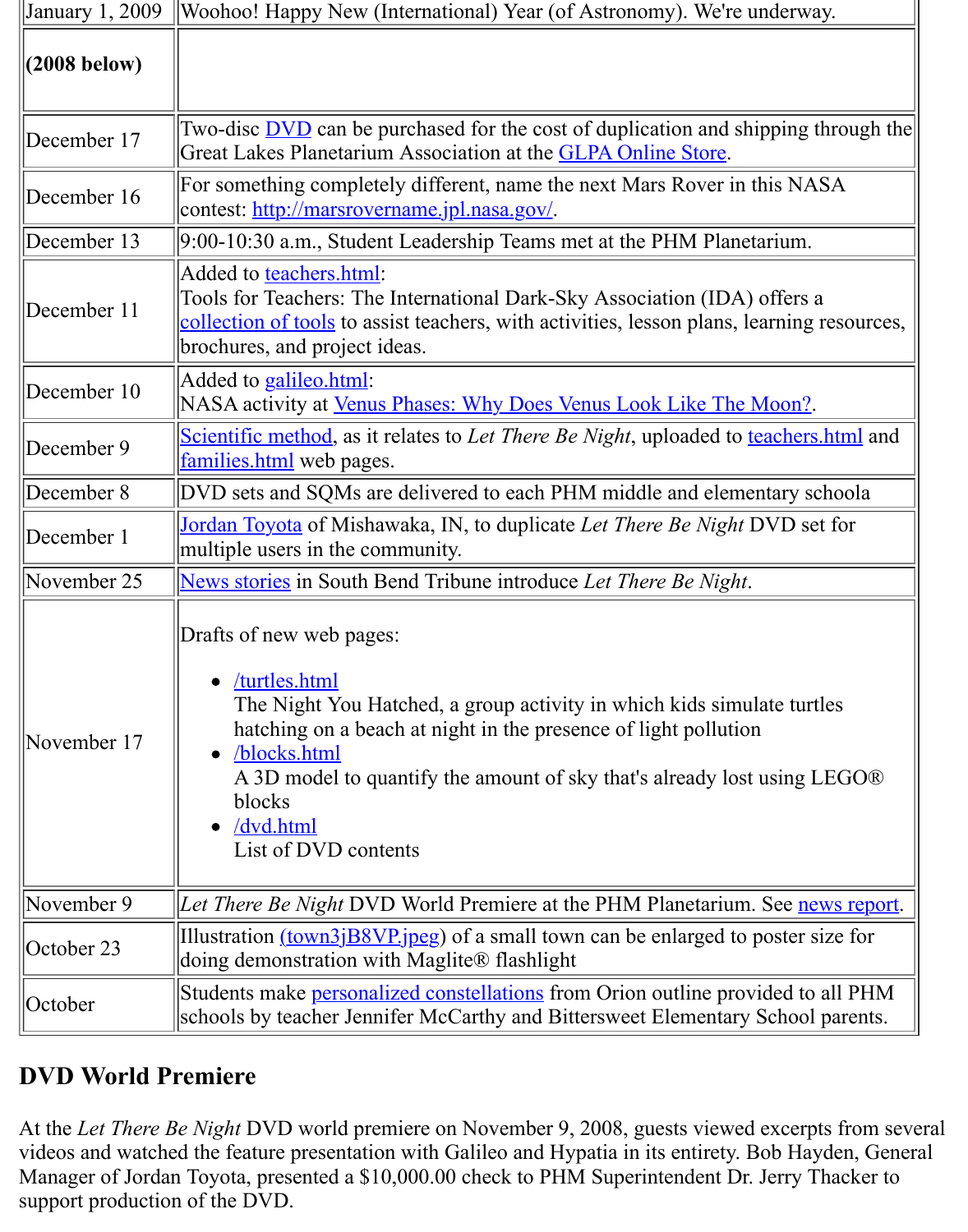

## **Media**

- "Our Light or Starlight: Children can play key roles in raising awareness about light po Constance E. Walker; Sky & Telescope magazine, May 2010, p. 86; Focal Point article LTBN as an instance in which "creativity flew off the Richter scale...One Indiana school this simple (Globe at Night) concept to a whole new level."
- Light pollution takes its toll on sky -- and pocketbook; a Viewpoint by Chuck Bueter th LTBN experiment's data, is printed in the Opinion section of the South Bend Tribune; F 2010.
- Dark skies and Let There Be Night are featured in the 2010 season of Outdoor Element Public Television with Evie Kirkwood, Director of the St. Joseph County Parks. The pr *Down,* which first aired January 10  $\&$  13, 2010, is Episode #902 on the Outdoor Eleme (http://www.wnit.org/outdoorelements/index.html).
- "Let There Be Night" is <u>feature article</u> in *Driver's Seat*, the publication of Toyota Moto written by Susan Pack, October 2009.
- "P-H-M students' project aims for the stars." South Bend Tribune, May 18, 2009; written Gallegos, photo by Santiago Flores; reports on the unveiling of the LEGO model and the effort that went into the science experiment.
- WNDU TV news reported on the LTBN presentation of results to the PHM School Boa
- ["IYA2009 Boosts GLOBE at Night to Record Num](http://www.wnit.org/outdoorelements/index.html)ber of Dark-Skies Observations" pre home page of US IYA2[009 website an](http://www.toyotadriverseat.com/pr/tds/let-there-be-night.aspx)d on NOAO News, April 30, 2009.
- WNDU TV news reports about Student Leadership Team members receiving a resolution [St. Joseph County Council](http://www.lettherebenight.com/The%20South%20Bend%20Tribune%20reports%20on%20the%20unveiling%20of%20the%20LEGO%20model%20and%20the%20student%20effort%20that%20went%20into%20the%20science%20experiment.)
- Earth Hour concludes the two weeks of observations by students. Local news outlets co story, with WSBT TV featuring "Local Businesses Commemorate Earth Hour" (and direction [lights\) and WNDU TV rep](http://www.wndu.com/localnews/headlines/44758897.html)orting "Earth Hour observed Saturday in Michiana and around the world."
- WNDU news update about LTBN is filmed at Elm Rd. on March 21 during an ove[rhead pass of](http://astronomy2009.us/home/) the Internationa[l Space Statio](http://www.noao.edu/outreach/press/pr09/pr0902.html)n with the [space shuttle docked to it](http://de.truveo.com/Local-students-honored-for-Let-There-Be-Night/id/108086442470798593).
- Andrew Sweeney announces the **debut of LTBN** on WSBT news on [March 14, 2](http://www.lettherebenight.com/earthhour.html)009.
- Meteorolo[gist Cindi Clawson of](http://www.wsbt.com/news/local/42065522.html) WNDU has started a **blog** that  $\bullet$ compleme[nts her feature story ab](http://www.wndu.com/localnews/headlines/42061772.html)out LTBN on Friday, March 13, 2009, [\(right\).](http://www.wndu.com/localnews/headlines/41659322.html#)
- "Young Astronomers Study the Night Sky -- and Collaborate with Peers Online", Eduto article written by Hilary Masell [Oswald; Februar](http://www.wsbt.com/news/local/41254417.html)y 2009; notes LTBN role in the Globe hunt.
- "Students at PHM Schools to take part in star gazing experiment." WNDU TV news co by PHM students [with Mishawaka Mayor Je](http://www.wndu.com/blogs/mike_weather/41227747.html)ff Rea to [discu](http://www.wndu.com/blogs/mike_weather/41227747.html)ss Let There Be Night and  $\underline{\mathbf{F}}$

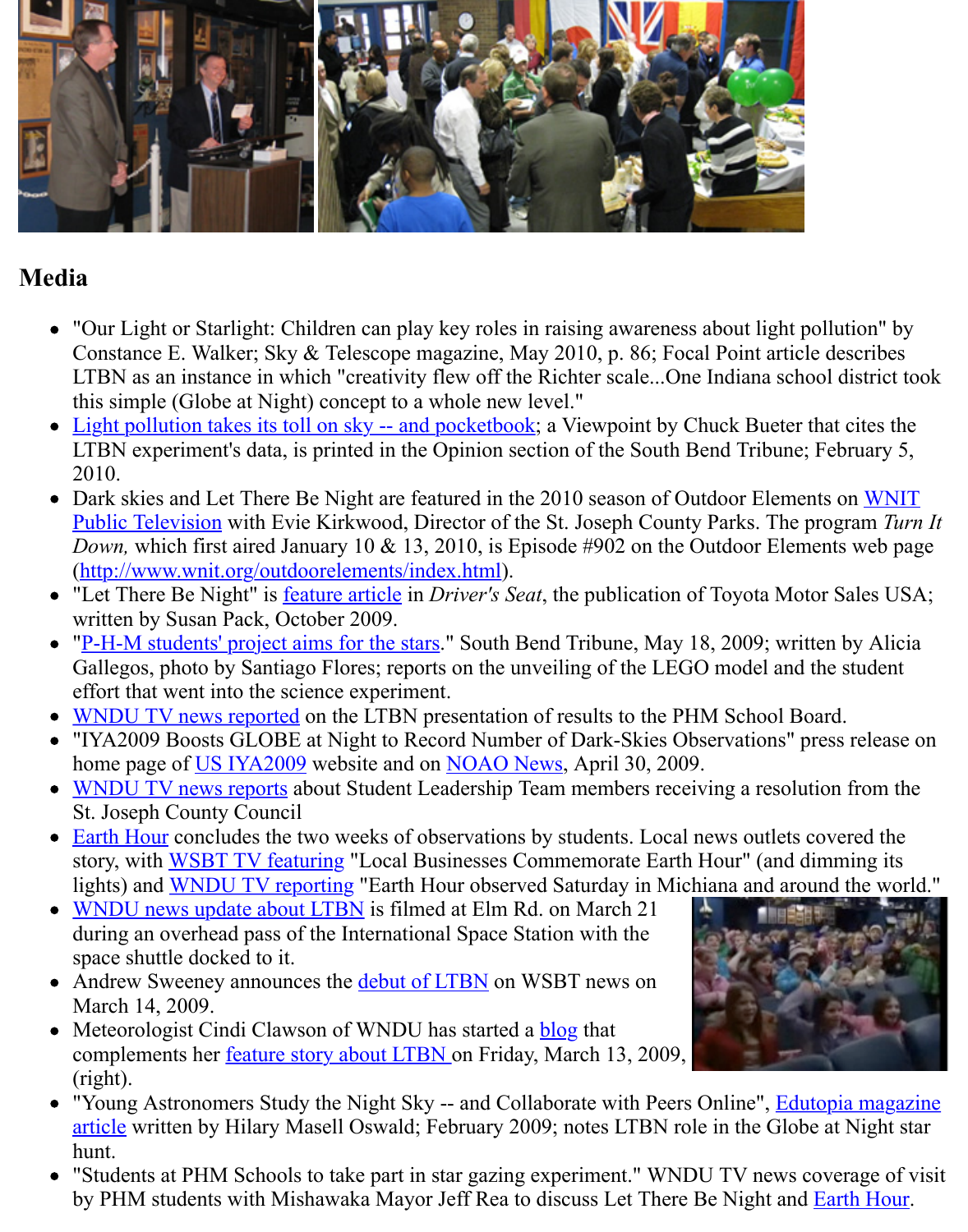- "Let there be night"; So[uth Bend Tribune; 25 November 2008; written by Kim](http://www.wndu.com/localnews/headlines/39395442.html) Kilbride Shayna Breslin.
- "Kindergartners learn about the sky"; South Bend Tribune; 25 November 2008; written Kilbride, photos by Shayna Breslin.
- "Let There Be Night"; Inside Granger; May 2008; p. 49; written by Janet Baltosser, photo [Rakestraw.](http://www.fox28.com/global/story.asp?s=9319293)

## **Publ[ications](http://www.southbendtribune.com/apps/pbcs.dll/article?AID=/20081124/NEWS04/811240067)**

- [A Collective Gaze at the Stars, by Chu](http://www.southbendtribune.com/apps/pbcs.dll/article?AID=/20081124/News04/811240065)ck Bueter; Proceedings of the 45th Annual Great Planetarium Association (GLPA) Conference; Bay City, MI, October 21-24, 2009.
- "Gosh, dim it all!" *Let There Be Night* Combines IYA and Dark Sky Awareness; by Chu Planetarian, Journal of the International Planetarium Society (IPS); December 2008; pp.
- Dark Skies From the Ground Up, Parts  $1&&2$ : Programs to Raise Awareness During the Year of Astronomy; by Constance E Walker et al; Astronomical Society of the Pacific Conference Series, Volume 400, Preparing for the 2009 International Year of Astronomy: A Hands-Symposium; pp. 110-116.
- " Dark Skies are a Universal Resource" Programs Planned for the International Year of by Constance E Walker et al; Astronomical Society of the Pacific Conference Series, V [Preparing for the 2009 International Year of Astronomy: A Hands-](http://www.ips-planetarium.org/planetarian/index.html)on Symposium; pp. 2
- Let There Be Night Advocates Dark Skies; by Chuck Bueter; Astronomical Society of Conference Series, Volume 400, Preparing for the 2009 International Year of Astronom on Symposium; p. 498.

#### **New Media**

- LTBN and the PHM student effort is featured in podcast at  $365$  Days of Astronomy. Se podcast entitled "GLOBE at Night: Shed Light on Light Pollution!"
- The *Let There Be Night* simulation is featured on Astronomy 2009 Island at **Second Lif** virtual community. Visit us in-world at http://slurl.com/secondlife/Astronomy%202009
- "Gosh, Dim It All!" is the featured podcast on January 18, 2009, at 365 Days of Astron minute audio file about Let There Be Night features conversations with a student, a par administrator, an astronomer, and a business owner. Hopefully the broadcast will conve people deem dark skies advocacy a valuable and educatina[l pursuit, and your active](http://365daysofastronomy.org/) inv be [well received](http://slurl.com/secondlife/Astronomy%202009/193/220/28) [in your community, too.](http://365daysofastronomy.org/2009/03/06/march-6/)

**[Hear the Podcast:](http://www.lettherebenight.com/podcast1.mp3)** Let There Be Night is featured on the "Gosh Dim It All!" podcast, where broadcast by the New Media Working Group of the International Year of Astronomy 20 also find it and daily astronomy podcasts at 365 Days of Astronomy. Scroll down to (or Archives) the podcast for Sunday, January 18, 2009.

# **Flyer**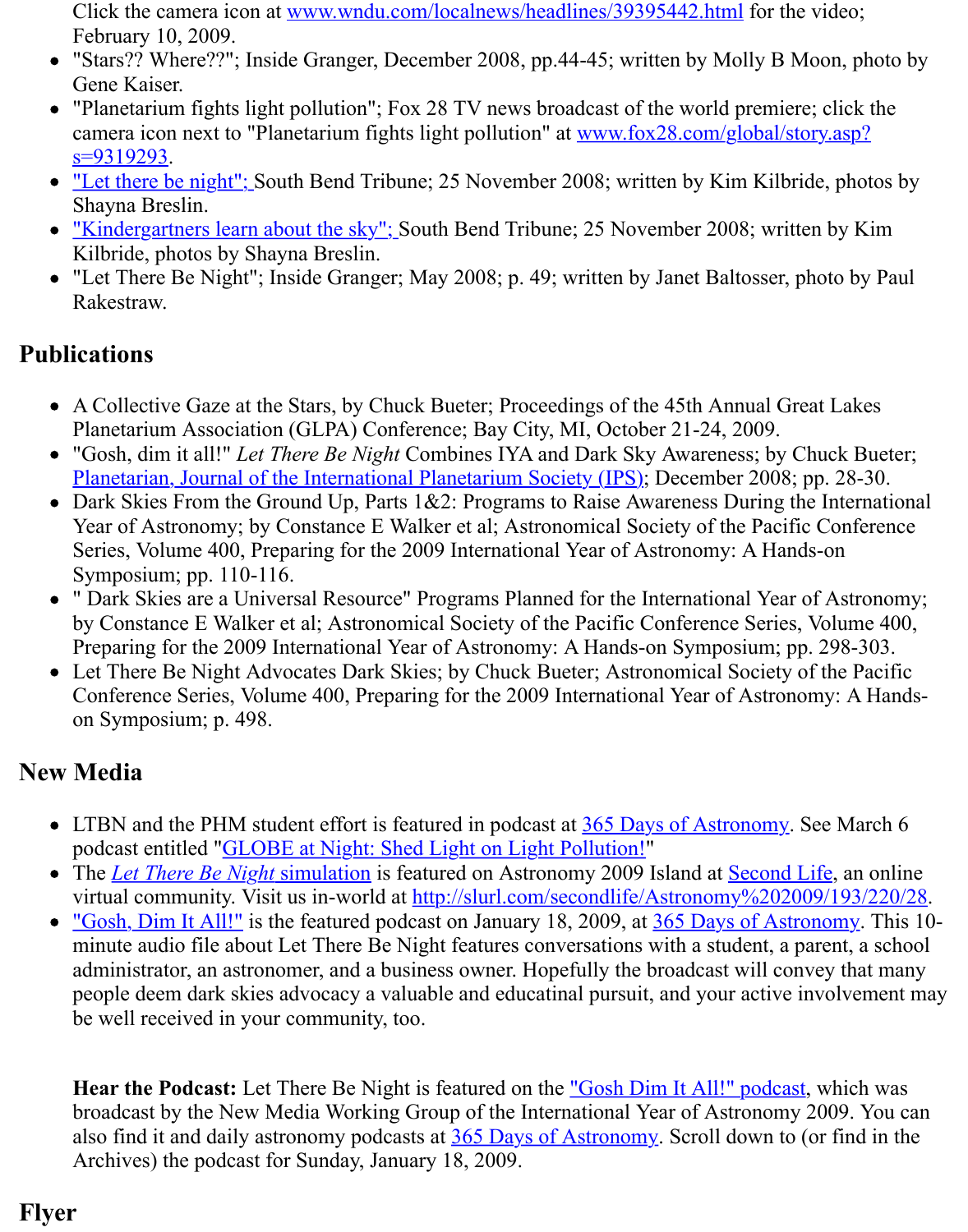

Tri-column brochure introduces *Let There Be Night*.

## **[Poster](http://www.lettherebenight.com/Brochure%2008-10-28.pdf)**



Poster at 2008 Astronomical Society of the Pacific (ASP) Annual Conference announces two components *Be Night*: a DVD featuring the planetarium program [other dar](http://www.lettherebenight.com/Brochure%2008-10-28.pdf)k sky resources, and the community-w experiment to quantify sky glow.

#### **Time Out for Some Far Out News!**

Finally, something we have been seeking for 400 years. Astronomers have taken pictures of p other stars. Three different sites together released news and images of their independent discoveries. Hubble imaged a planet in the dust ring of the southern star Fomalhaut, while Gemini North and Keckhai Observatories imaged three planets around a young, massive star. Then the ESO reported its V Telescope imaged a planet near the star Beta Pictoris. Planets you can see.

One of the most **profound sights** Galileo saw was four moons orbiting Jupiter. Four hundred y the cusp of the 2009 International Year of Astronomy, astronomers have imaged exo-planets.

For more info: